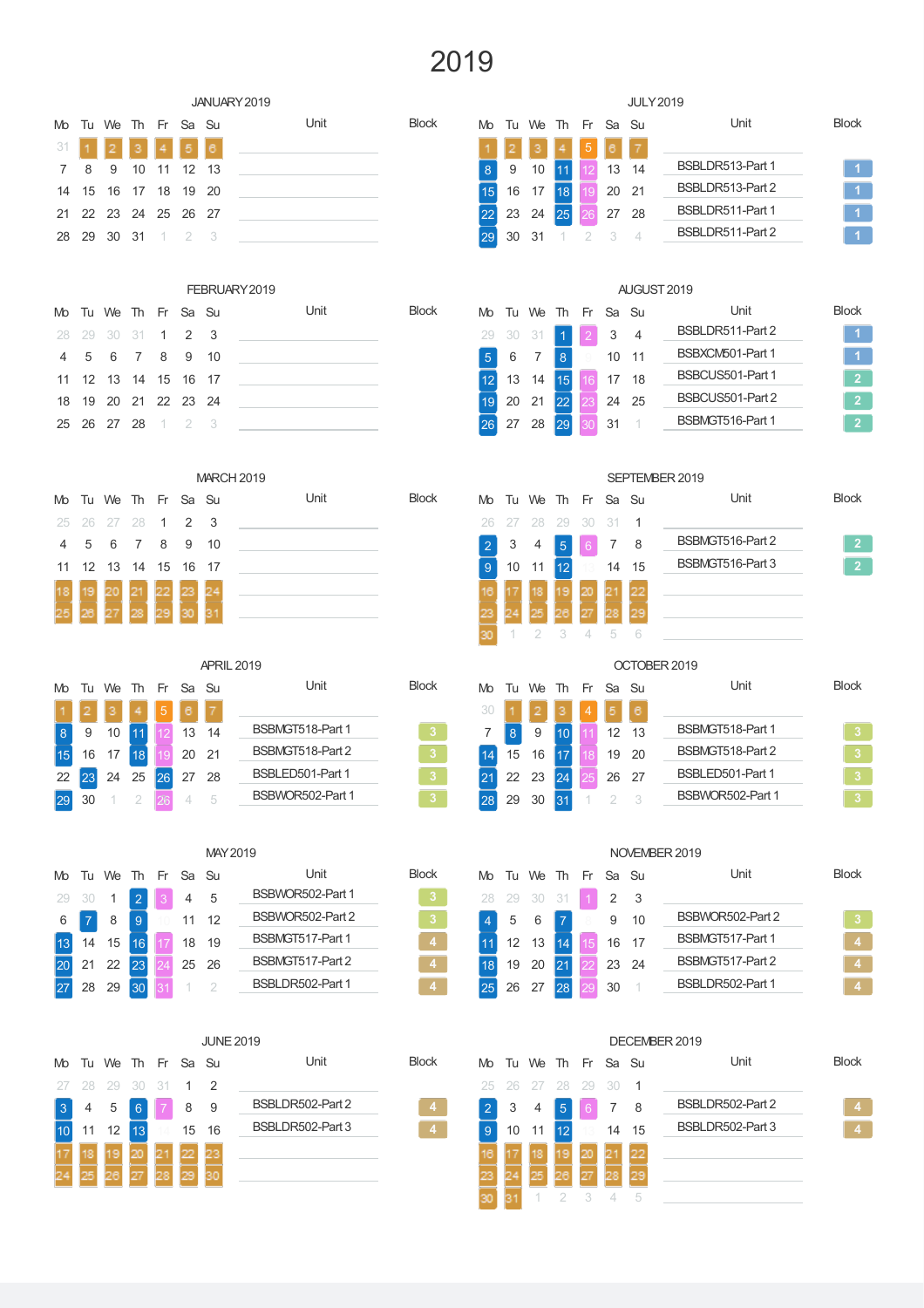## 

|                                  |                                       |                      |                |      |                |                         | JANUARY 2020                       |                         |                 |                |                     |                |     |       |                | <b>JULY 2020</b>    |                 |
|----------------------------------|---------------------------------------|----------------------|----------------|------|----------------|-------------------------|------------------------------------|-------------------------|-----------------|----------------|---------------------|----------------|-----|-------|----------------|---------------------|-----------------|
|                                  | Mo Tu                                 | We                   | Th             | Fr   | Sa Su          |                         | Unit                               | <b>Block</b>            | Mo              |                | Tu We Th            |                | Fr  | Sa    | - Su           | Unit                | <b>Block</b>    |
| 30                               | 31                                    |                      |                |      |                | 5                       |                                    |                         | 29              | 30             |                     |                | 3   |       | 5              |                     |                 |
| $\begin{array}{c} 6 \end{array}$ | 7                                     | 8                    | 9              |      | 11             | 12                      | BSBLDR513-Part 1                   | $\mathbf{1}$            | $6\phantom{1}6$ | 7              | 8                   | $\overline{9}$ | 10  | 11    | 12             | BSBLDR513-Part 1    | $\vert$ 1       |
| 13                               | 14                                    | 15                   | 16             |      | 18             | 19                      | BSBLDR513-Part 2                   | $\mathbf{1}$            | 13              | 14             | 15                  | 16             |     | 18    | 19             | BSBLDR513-Part 2    | $\vert 1 \vert$ |
| $\boxed{20}$                     | 21                                    | 22                   | 23             |      | 25             | 26                      | BSBLDR511-Part 1                   | $\mathbf{1}$            | 20              | 21             | 22                  | 23             |     | 25    | 26             | BSBLDR511-Part 1    | $\overline{1}$  |
| 27                               | 28                                    | 29                   | 30             |      |                | $\overline{2}$          | BSBLDR511-Part 2                   | $\blacktriangleleft$    | 27              | 28             | 29                  | 30             |     |       | $\overline{2}$ | BSBLDR511-Part 2    | $\overline{1}$  |
|                                  |                                       |                      |                |      |                |                         |                                    |                         |                 |                |                     |                |     |       |                |                     |                 |
| Mo Tu                            |                                       | We                   | Th             | Fr   | Sa Su          |                         | FEBRUARY 2020<br>Unit              | <b>Block</b>            | Mo              |                | Tu We               | Th             | Fr. | Sa    | - Su           | AUGUST 2020<br>Unit | <b>Block</b>    |
| 27                               | 28                                    | 29                   | 30             | 31   | 1              | 2                       |                                    |                         | 27              | 28             | 29                  | 30             | 31  | 1     | 2              |                     |                 |
| 3                                | 4                                     | 5                    | 6              |      | 8              | 9                       | BSBXCM501-Part 1                   |                         | 3               | 4              | 5                   | $6\phantom{a}$ |     | 8     | 9              | BSBXCM501-Part 1    | $\vert 1 \vert$ |
| 10                               | 11                                    | 12                   | 13             |      | 15             | 16                      | BSBCUS501-Part 1                   | 2 <sup>7</sup>          | 10              | 11             | 12                  | 13             |     | 15    | 16             | BSBCUS501-Part 1    | $\overline{2}$  |
| $ 17\rangle$                     | 18                                    | 19                   | 20             |      | 22             | 23                      | BSBCUS501-Part 2                   | 2 <sub>1</sub>          | 17              | 18             | 19                  | 20             | 21  | 22    | 23             | BSBCUS501-Part 2    | $\overline{2}$  |
| $\sqrt{24}$                      | 25                                    | 26                   | 27             |      | 29             | -1                      | BSBMGT516-Part 1                   | $\mathbf{2}$            | 24              | 25             | 26                  | 27             |     | 29    | 30             | BSBMGT516-Part 1    | $\overline{2}$  |
|                                  |                                       |                      |                |      |                |                         |                                    |                         | 31              |                | 2                   | 3              | 4   | 5     | 6              | BSBMGT516-Part 2    | $\overline{2}$  |
|                                  |                                       |                      |                |      |                |                         | <b>MARCH 2020</b>                  |                         |                 | SEPTEMBER 2020 |                     |                |     |       |                |                     |                 |
| Mo                               | Tu                                    | We                   | Th             | - Fr | Sa Su          |                         | Unit                               | <b>Block</b>            | Mo              |                | Tu We               | Th             | Fr  | Sa    | Su             | Unit                | <b>Block</b>    |
| 24                               | 25                                    | 26                   | 27             | 28   | 29             | -1                      |                                    |                         | 31              | 1              | $\overline{2}$      | 3              | 4   | 5     | 6              | BSBMGT516-Part 2    | $\mathbf{2}$    |
| $\vert$ 2                        | 3                                     | 4                    | 5              | 6    | 7              | 8                       | BSBMGT516-Part 2                   | $\mathbf{2}$            |                 | 8              | 9                   | 10             |     | 12    | 13             | BSBMGT516-Part 3    | $\overline{2}$  |
| 9                                | 10                                    | 11                   | 12             |      | 14             | 15                      | BSBMGT516-Part 3                   | $\overline{2}$          |                 |                |                     |                |     |       |                |                     |                 |
|                                  |                                       |                      |                |      |                |                         |                                    |                         |                 |                |                     |                |     |       |                |                     |                 |
| 23                               |                                       |                      |                |      |                |                         |                                    |                         |                 |                |                     |                | 2   | 3     | $\overline{4}$ |                     |                 |
|                                  |                                       |                      |                |      | 4              | 5                       |                                    |                         |                 |                |                     |                |     |       |                |                     |                 |
|                                  |                                       |                      |                |      |                | <b>APRIL 2020</b>       |                                    |                         |                 |                |                     |                |     |       |                | OCTOBER 2020        |                 |
| Mo Tu                            |                                       | We                   | Th             | Fr   | Sa Su          |                         | Unit                               | <b>Block</b>            | Mo              |                | Tu We               | Th             | Fr  | Sa Su |                | Unit                | <b>Block</b>    |
| 30                               | 31                                    |                      |                |      |                | 5                       |                                    |                         | 28              | 29             | 30                  |                | 2   |       |                |                     |                 |
| $ 6\rangle$                      | 7                                     | 8                    | $\overline{9}$ |      | 11             | 12                      | BSBMGT518-Part 1                   | 3 <sup>°</sup>          | 5               | $\sqrt{6}$     | 7                   | 8              | 9   | 10    | 11             | BSBMGT518-Part 1    | 3 <sup>2</sup>  |
| 13                               | 14                                    | 15                   | 16             |      | 18             | 19                      | BSBMGT518-Part 2                   | 3 <sub>1</sub>          | 12              | 13             | 14                  | 15             | 16  | 17    | 18             |                     |                 |
|                                  | $\begin{bmatrix} 20 \end{bmatrix}$ 21 | 22                   | 23             |      |                | 25 26                   | BSBLED501-Part 1                   | $\overline{\mathbf{3}}$ | 19              |                | 20 21 22 23 24 25   |                |     |       |                |                     |                 |
|                                  |                                       |                      |                |      |                |                         | 27 28 29 30 1 2 3 BSBWOR502-Part 1 | 3 <sup>1</sup>          |                 |                | 26 27 28 29 30 31 1 |                |     |       |                |                     |                 |
|                                  |                                       |                      |                |      |                | MAY 2020                |                                    |                         |                 |                |                     |                |     |       |                |                     |                 |
|                                  |                                       | Mo Tu We Th Fr Sa Su |                |      |                |                         | Unit                               | <b>Block</b>            |                 |                |                     |                |     |       |                |                     |                 |
|                                  |                                       |                      |                |      | $\overline{2}$ | $\overline{\mathbf{3}}$ |                                    |                         |                 |                |                     |                |     |       |                |                     |                 |
|                                  | $4 \mid 5 \mid$                       | $6 \mid 7$           |                |      |                | $9$ 10                  | BSBWOR502-Part 2                   | $\vert 3 \vert$         |                 |                |                     |                |     |       |                |                     |                 |
|                                  |                                       |                      |                |      |                |                         |                                    |                         |                 |                |                     |                |     |       |                |                     |                 |

26 27 28 29 30 31 BSBLDR502-Part 1 **4**



11 12 13 14 15 16 17 BSBMGT517-Part 1<br>18 19 20 21 22 23 24 BSBMGT517-Part 2 19 20 21 22 23 24 BSBMGT517-Part 2 **4**